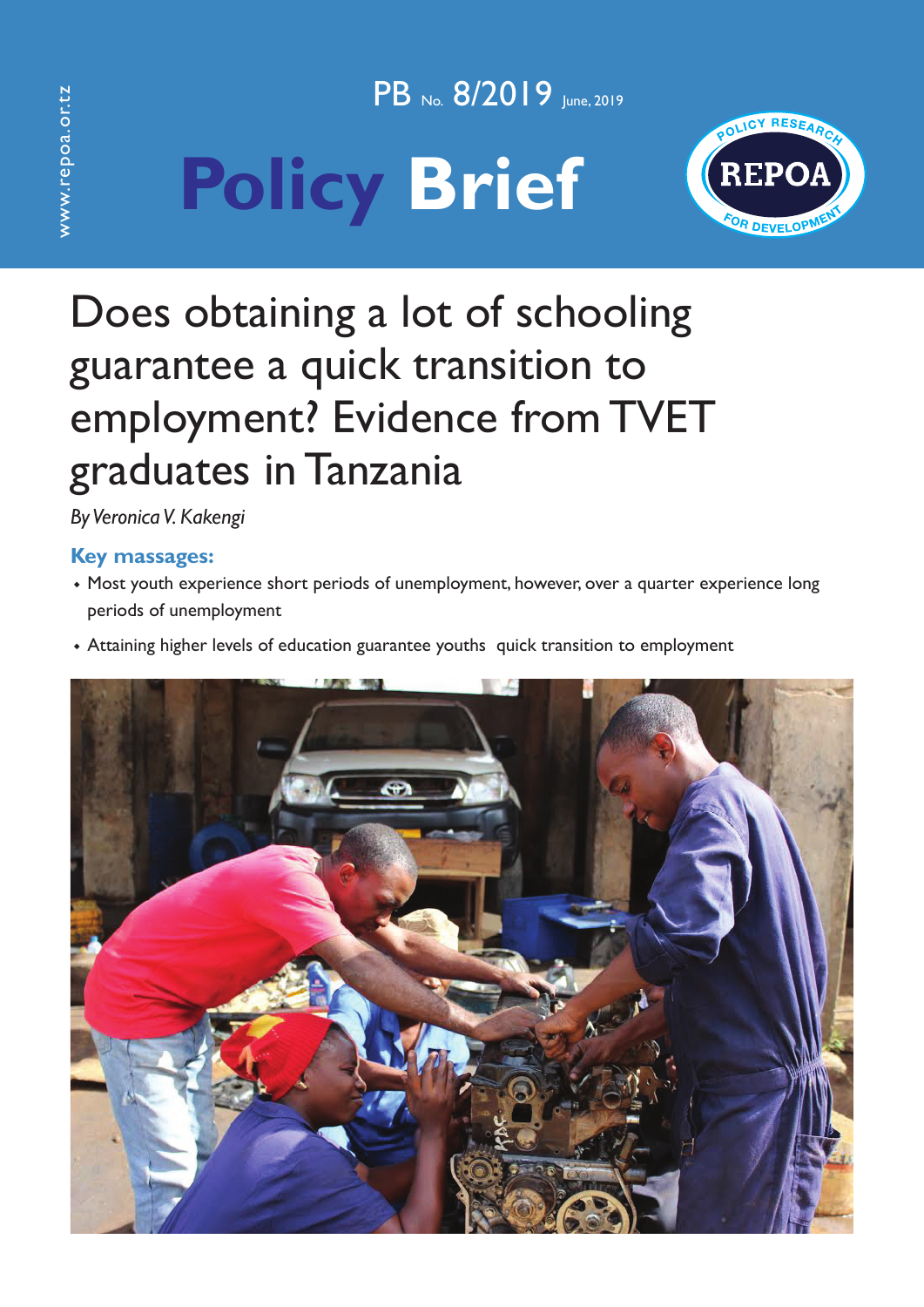#### **Introduction**

**This brief assesses the effect of the length of schooling on how long a Technical and Vocational Education Training (TVET) graduate spends unemployed. The analysis is motivated by observations that despite some 800,000 to 1,000,000 of graduates entering the labour market in Tanzania every year (NBS, 2015), on average the economy creates only about 250,000 jobs a year, with most graduates taking about 5.5 years to secure a wage job (Haji, 2015). In Tanzania, while many studies have focused on the incidence of unemployment (See Ndyali, 2016; Kipesha & Msigwa, 2013; Manacorda, 2008), few have explored unemployment duration. This brief will highlight the concept of unemployment duration that graduates experience on their transition to employment.**

**The period that a person stays without employment after completion of studies is very crucial as it is the time that a graduate is expected to put the knowledge, skills and abilities gained from school into practice. In Tanzania, the Integrated Labour**  Force Survey revealed that 41% of youth experience long-term unemployment<sup>1</sup>. The **length of time that job seekers stay unemployed comes with its effects. It is believed that experiencing long spells of unemployment decreases future employment possibilities due to loss of skills and knowledge as argued by Abraham et al, (2016). Krueger et al, (2014) added that the longer job seekers stay unemployed, the less attached they become to the labour market. With such prolonged unemployment, youths are more likely to be exposed to jobs that require general knowledge and not necessarily their profession. Such jobs include bank tellers, customer service, and the likes. The weight of these long-term consequences of unemployment provides considerable grounds for further policy analysis.**

**Previous studies on lengths of unemployment spells discovered a remarkable relationship between education attainment and periods of unemployment from different cases. Grogan & Van den Berg, 2001; Kherfi, 2015; Lindsay, McCracken & McQuaid, 2003 found a positive relationship between unemployment duration and education attainment which implies that the higher the levels of education a graduate attains, the shorter he/she will stay without a job.** 

**This brief uses data collected by REPOA in September 2018 based on a purposive sample of 210 TVET graduates. The sample included graduates from Dar es Salaam, Arusha, Morogoro, Dodoma, Lindi and Mbeya. The analysis makes use of descriptive statistics to assess unemployment period that was specified by the employed graduates and their levels of TVET attainment.**

<sup>1</sup> Long-term youth unemployment is defined as the measure of incidence of youth long-term joblessness for a period of one year or more, NBS (2015).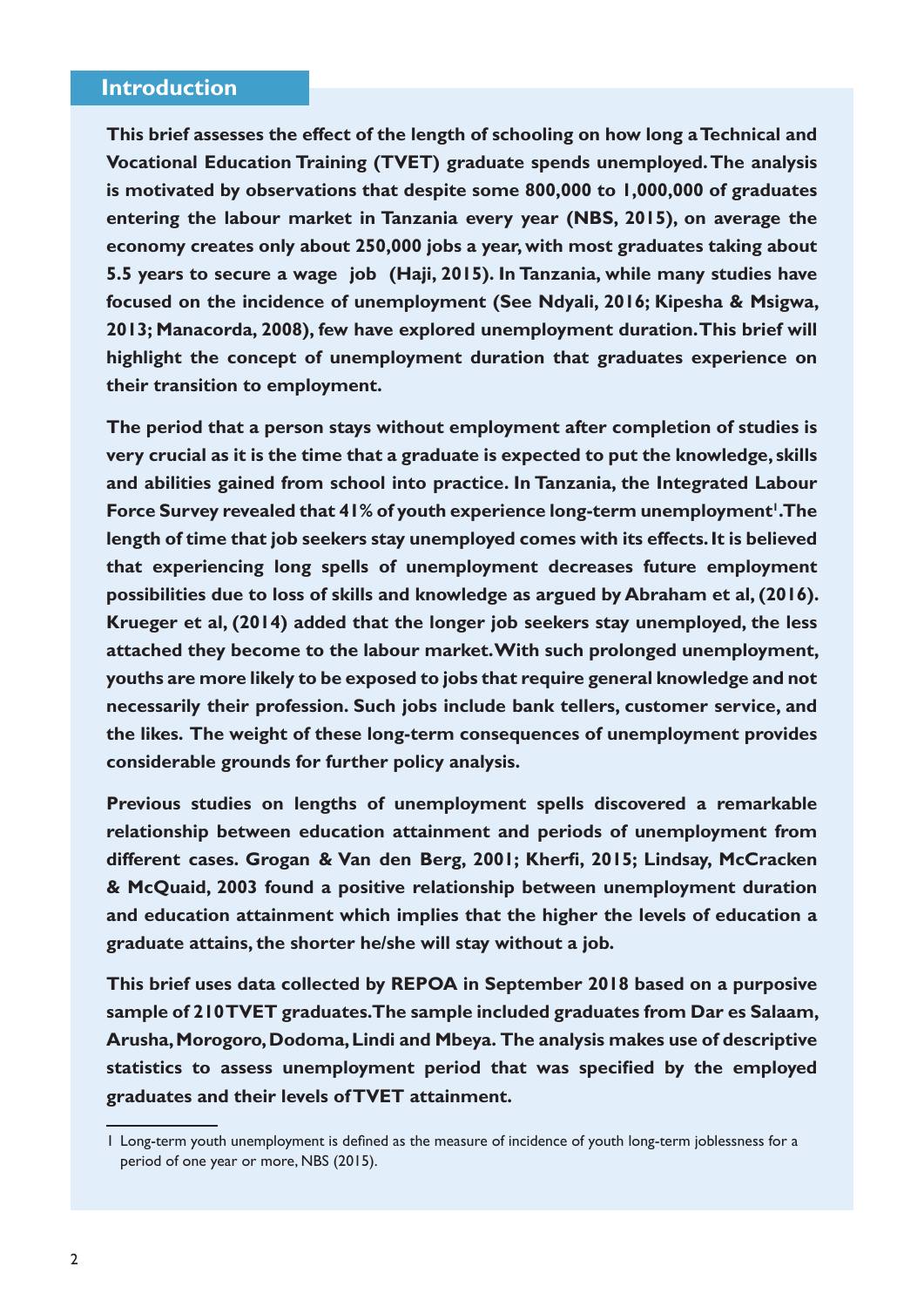# **Findings**

#### **Unemployment duration among graduates**

When asked on the length of time graduates stayed unemployed after graduation, a relatively large majority (41%) experienced unemployment for a period of less than a year, 29% less than a month and 19% for a period of between one and two years. Only 11% said it took them more than two years to find a job. These findings suggest that most graduates experience short period of transitions to employment, although about a fifth of the surveyed graduates experienced longer period of transition to employment. Therefore, the long-term unemployment effects make substantial share of youth to be in a disadvantaged position in the labour market once they stay longer without employment.

#### **Table 1: Unemployment duration among VET graduates**

| <b>Unemployment duration</b> | <b>Percentage</b> |
|------------------------------|-------------------|
| Less than a month            | 29                |
| Less than a year             | 41                |
| Between 1 and 2 Years        | 19                |
| More than 2 years            | $\mathsf{L}$      |
| Total                        | 100               |

**Source:** Field data, 2018

### **Unemployment duration and education attainment**

While findings show a considerable number of youths fall into long term unemployment, it is also noteworthy to identify at which levels of education youths are more likely to fall into long or short term unemployment. From figure 1 below, results demonstrate that out of 29% graduates that stayed unemployed for less than a month, 13% attained level III of TVET education followed by level II graduates who were 9%. Likewise for the graduates that experienced unemployment for less than a year, 14% attained level III and 11% attained level II of TVET education. Unemployment of between 1 and 2 years was mostly experienced by graduates with level III and level I with 8% and 5% respectively. Lastly, graduates that had the longest term of unemployment (more than 2 years) were 6% and 5% and they possessed level II and level I of education respectively. Generally these findings support the view by (Grogan & Van den Berg, 2001; Kherfi, 2015; Lindsay, McCracken & McQuaid, 2003) as they show a tendency of a decrease in unemployment period when the level TVET attainment increases. Through the purpose that education and training serve, these results illustrate how important it is to achieve higher levels of training in shortening the period of unemployment.



#### **Figure 1: Unemployment duration and VET attainment (%)**

**Source:** Field data, 2018